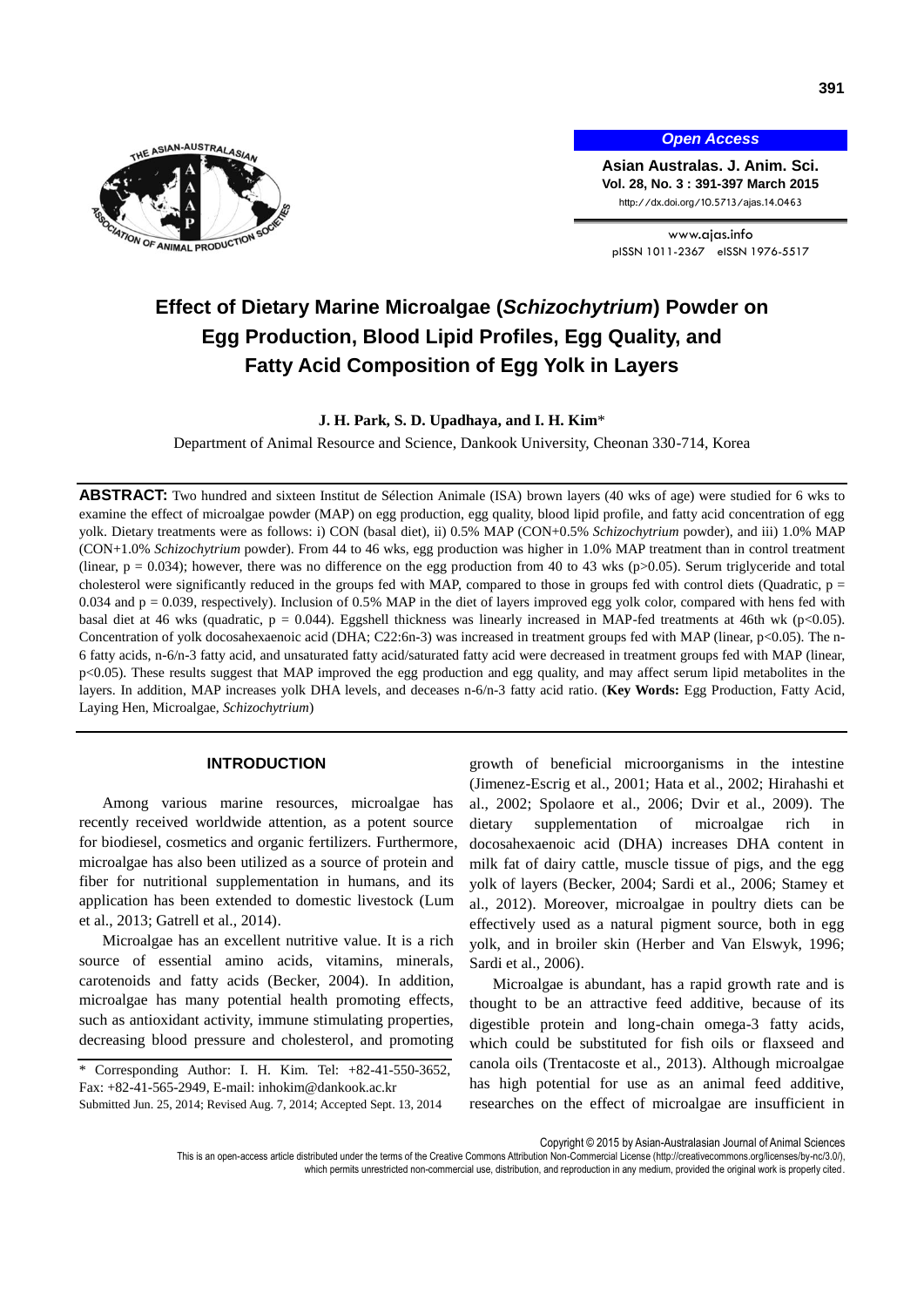layers. Therefore, the aim of this study was to investigate the effect of marine microalgae, *Schizochytrium* with rich DHA on egg production, egg quality, blood profiles, and fatty acid composition of egg yolk in layers.

# **MATERIALS AND METHODS**

# **Experimental birds and design**

All animal-based procedures were in accordance with the Guidelines for the Care and Use of Experimental Animals of Dankook University.

A total of 216 Institut de Sélection Animale (ISA) brown commercial layers  $(1,835 \text{ g} \pm 42)$  were randomly assigned to 3 treatments, with 12 replications of 6 hens in each treatment, during 40 to 46 wks of age. Six layers were housed per 114×50×40 cm wire cage, and were subjected to a photoperiod of 16 h light and 8 h dark/d. Layers were fed mash diets, formulated to supply their nutritional requirements (NRC, 1994) (Table 1). Feed and water were provided *ad libitum*. Dietary treatments were as follows: i) CON (basal diet); ii) 0.5% microalgae powder (MAP;

**Table 1.** Basal diet composition (as-fed basis)

| Items                         |       |  |  |  |  |
|-------------------------------|-------|--|--|--|--|
| Ingredients $(\%)$            |       |  |  |  |  |
| Corn                          | 56.28 |  |  |  |  |
| Soybean meal (46% CP)         | 15.53 |  |  |  |  |
| Wheat grain                   | 10.00 |  |  |  |  |
| Corn gluten meal (60% CP)     | 2.00  |  |  |  |  |
| Wheat bran                    | 5.00  |  |  |  |  |
| Tallow                        | 1.70  |  |  |  |  |
| Limestone                     | 7.52  |  |  |  |  |
| Dicalcium phosphate (18% P)   | 1.37  |  |  |  |  |
| Salt                          | 0.30  |  |  |  |  |
| $DL$ -met $(50%)$             | 0.10  |  |  |  |  |
| Vitamin premix <sup>1</sup>   | 0.10  |  |  |  |  |
| Trace mineral premix $2$      | 0.10  |  |  |  |  |
| Calculated energy content     |       |  |  |  |  |
| $ME3$ (kcal/kg)               | 2,700 |  |  |  |  |
| Analyzed nutrient content (%) |       |  |  |  |  |
| CP                            | 17.04 |  |  |  |  |
| Ether extract                 | 3.98  |  |  |  |  |
| Lys                           | 0.78  |  |  |  |  |
| $Met+cys$                     | 0.63  |  |  |  |  |
| Ca                            | 3.45  |  |  |  |  |
| <b>Total P</b>                | 0.61  |  |  |  |  |

CP, crude protein; ME, metabolizable energy.

1 Provided per kilogram of diet: 12,500 IU vitamin A; 2,500 IU vitamin D<sub>3</sub>; 13 IU vitamin E; 2 mg vitamin K<sub>3</sub>; 1 mg vitamin B<sub>1</sub>; 5 mg vitamin B<sub>2</sub>; 1 mg vitamin B<sub>6</sub>; 0.04 mg vitamin B<sub>12</sub>; 0.9 mg folic acid; 55 mg niacin; 14 mg Ca-pantothenate; 0.1 mg D-biotin.

2 Provided per kilogram of diet: 50 mg Mn (as MnO2); 620 mg Zn (as ZnSO4); 5 mg Cu (as CuSO4·5H2O); 40 mg Fe (as FeSO4·7H2O); 0.3 mg Co (as  $CoSO_4.5H_2O$ ); 1.5 mg I (as KI); 0.15 mg Se (as  $Na_2SeO_3.5H_2O$ ).

<sup>3</sup> Values for ME were calculated from NRC (1994).

CON+0.5% *Schizochytrium* powder), and iii) 1.0% MAP (CON+1.0% *Schizochytrium* powder). Dried microalgae from *Schizochytrium* sp. JBF-06 strain was obtained from JINIS Co., Ltd., Wanju, Korea. The fatty acid content of MAP is shown in Table 2.

### **Egg production, egg quality and blood profiles**

Daily egg production and egg weight were recorded. Forty eight eggs from each treatment (4 eggs/cage) were randomly collected at 40, 43, and 46 wks, and used to determine the egg quality. Haugh unit and yolk color were evaluated, using an egg multi tester (Touhoku Rhythm Co. Ltd., Tokyo, Japan). Eggshell breaking strength was evaluated, using an Eggshell force gauge model II (Robotmation Co., Ltd., Tokyo, Japan); and eggshell thickness was measured, using a dial pipe gauge (Ozaki MFG. Co., Ltd., Tokyo, Japan).

Blood samples were randomly collected from 24 layers in each treatment (2 layers/cage) at 46 wks, using a sterilized syringe and K3EDTA vacuum tubes (Becton Dickinson Vacutainer Systems, Franklin Lakes, NJ, USA). The blood samples were then centrifuged at 3,000 rpm at 4°C for 20 min within one hour of collection, to separate the serum. The concentration of triglyceride and total cholesterol in the serum samples were determined by enzymatic colorimetric methods (Stein et al., 2002), using an automatic biochemical analyzer (RA-1000, Bayer Corp., Tarrytown, NY, USA).

**Table 2.** Fatty acid composition of microalgae (*Schizochytrium*) powder

| powder                                      |                     |
|---------------------------------------------|---------------------|
| Fatty acid                                  | % total fatty acids |
| Lauric acid $(C12:0)$                       | 0.20                |
| Myristic acid $(C14:0)$                     | 8.95                |
| Pentadecanoic acid (C15:0)                  | 2.19                |
| Palmitic acid (C16:0)                       | 38.01               |
| Heptadecanoic acid (C17:0)                  | 0.85                |
| Stearic acid (C18:0)                        | 1.47                |
| Linoleic acid $(C18:2n-6)$                  | 0.23                |
| $\alpha$ -Linolenic acid (C18:3n-3)         | 0.59                |
| $\gamma$ -Linolenic acid (C18:3n-6)         | 0.23                |
| Arachidic acid (C20:0)                      | 0.52                |
| Heneicosanoic acid (C21:0)                  | 0.33                |
| Dihomo- $\gamma$ -linolenic acid (C20:3n-6) | 0.33                |
| Arachidonic acid (C20:4n-6)                 | 0.49                |
| Behenic acid (C22:0)                        | 0.39                |
| Eicosapentaenoic acid (C20:5n-3)            | 0.72                |
| Docosapentaenoic acid (C22:5n-6)            | 6.74                |
| Docosahexaenoic acid (C22:6n-3)             | 37.63               |
| Saturated fatty acid                        | 52.91               |
| Unsaturated fatty acid                      | 46.96               |
| $n-3/n-6$ fatty acid                        | 5.58                |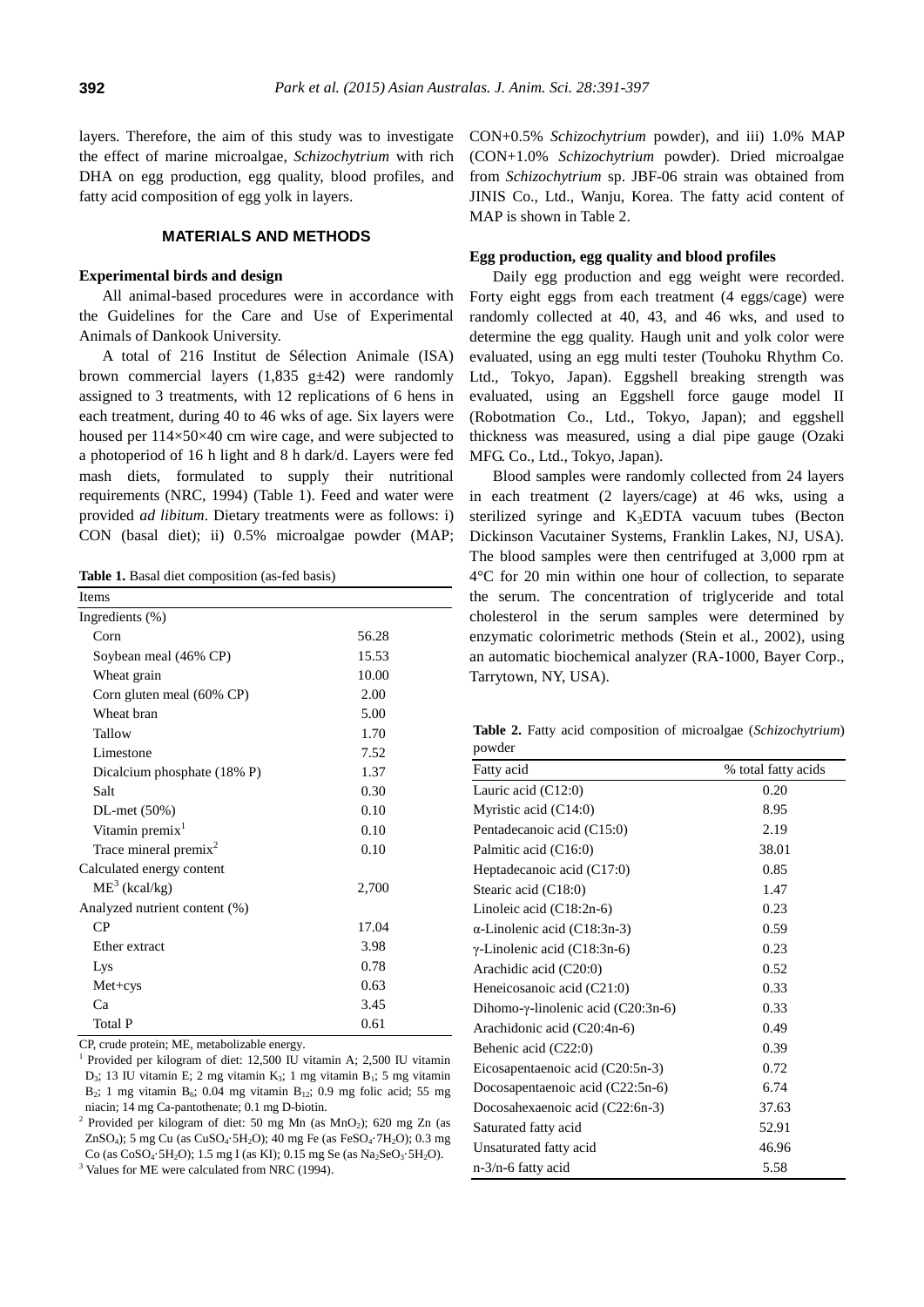|                       | CON <sup>1</sup> | MAP 0.5% | <b>MAP 1.0%</b>      | <b>SEM</b> | p-value |           |
|-----------------------|------------------|----------|----------------------|------------|---------|-----------|
|                       |                  |          |                      |            | Linear  | Ouadratic |
| Egg production $(\%)$ |                  |          |                      |            |         |           |
| 40 to 43 wks          | 80.3             | 79.1     | 0.482<br>0.5<br>81.0 |            | 0.089   |           |
| 44 to 46 wks          | 84.6             | 87.7     | 90.8                 | 1.3        | 0.034   | 1.000     |
| Egg weight (g)        |                  |          |                      |            |         |           |
| Initial (40 wks)      | 61.8             | 61.4     | 60.7                 | 1.1        | 0.466   | 0.903     |
| 43 wks                | 61.9             | 60.3     | 59.3                 | 1.3        | 0.189   | 0.862     |
| Final (46 wks)        | 59.7             | 60.4     | 60.5                 | 0.9        | 0.504   | 0.884     |

**Table 3.** Effects of dietary microalgae (*Schizochytrium*) supplementation on egg production and egg weight in layers

MAP, microalgae powder; SEM, standard errors of means.

<sup>1</sup>CON = basal diet; MAP 0.5% = basal diet+0.5% *Schizochytrium* powder; MAP 1.0% = basal diet+1.0% *Schizochytrium* powder. Means based on 12 cages and 6 hens per cage.

#### **Fatty acid composition of egg yolk**

At the end of the experiment (46 wks), 48 eggs were randomly selected from each treatment (4 eggs/cage), and the fatty acid composition of egg yolk was determined according to the modified method of Kim et al. (2003). Briefly, the lipid from the egg yolk was extracted with hexane/isopropanol (3:2 v/v). The extracted lipids were mixed with 0.5 mL of toluene and 2 mL of 5% KOH-MeOH, and heated at 70°C for 8 min; and then 2 mL of 14% BF3- MeOH was added to the above mixture, and heated at 70°C for 2 min. The fatty acid methyl esters (FAME) were extracted with 3 mL of 5% NaCl and 1 mL of hexane. Samples were analyzed for total fatty acids, using an HP 5,890 gas chromatography with a flame ionization detector (Hewlett Packard 5890 Series II, Palo Alto, CA, USA). The FAME were separated using a Supelcowax-10 fused silica capillary column (100 m×0.32 mm×0.25 μm; Supelco, Inc., Bellefonte, PA, USA), with 1.2 mL/min of helium flow. The oven temperature was increased from 220°C to 240°C, at the rate of 2°C/min. Temperatures of the injector and detector were 240°C and 250°C, respectively. The peak of fatty acids were identified by comparing the retention time and peak area of each fatty acid standard, respectively. The content of each fatty acid was expressed as a percentage of the sum of all of the fatty acids analyzed.

#### **Statistical analysis**

Data were statistically analyzed by analysis of variance, using general linear model procedure of the SAS program (SAS, 2002), for a completely randomized design. Mean

values and standard errors of means are reported. Orthogonal polynomial contrast was conducted to measure the linear and quadratic effects for increasing the MAP levels on all measurements. Statements of statistical significance were based on  $p<0.05$ .

## **RESULTS**

#### **Egg production**

Layers fed with diets supplemented with MAP during 40 to 43 wks showed no significant difference in egg production, compared with the control treatment. However, layers fed with MAP showed significantly higher egg production during 44 to 46 wks, as dietary MAP increased from 0.5% to 1.0% (linear,  $p = 0.034$ ); but there was no significant difference in egg weight (Table 3).

#### **Blood profiles**

Blood triglyceride concentrations increased quadratically in MAP treatment, compared to control treatment ( $p = 0.034$ ). Similarly, total cholesterol concentrations of blood also increased quadratically  $(p =$ 0.039, Table 4).

## **Egg quality**

There were no significant differences in Haugh unit and egg breaking strength of layers fed with different levels of MAP in diets. However, the yolk color index was found to quadratically increase, compared with the control group, at 46th wk ( $p = 0.044$ ). Also, there was a linear effect on

**Table 4.** Effects of dietary microalgae (*Schizochytrium*) supplementation on blood lipid metabolites in layers

|                           |                  | .        |                        |     |        |           |
|---------------------------|------------------|----------|------------------------|-----|--------|-----------|
|                           | CON <sup>1</sup> | MAP 0.5% | <b>SEM</b><br>MAP 1.0% |     |        | p-value   |
|                           |                  |          |                        |     | Linear | Ouadratic |
| 46 wks                    |                  |          |                        |     |        |           |
| Triglyceride (mg/dL)      | 1,936            | 1.856    | 1,881                  | 164 | 0.073  | 0.034     |
| Total cholesterol (mg/dL) | 133.8            | 15.7     | 118.5                  | 14  | 0.092  | 0.039     |
|                           |                  |          |                        |     |        |           |

MAP, microalgae powder; SEM, standard errors of means.

<sup>1</sup>CON = basal diet; MAP 0.5% = basal diet+0.5% *Schizochytrium* powder; MAP 1.0% = basal diet+1.0% *Schizochytrium* powder. Means based on 12 cages and 2 hens per cage.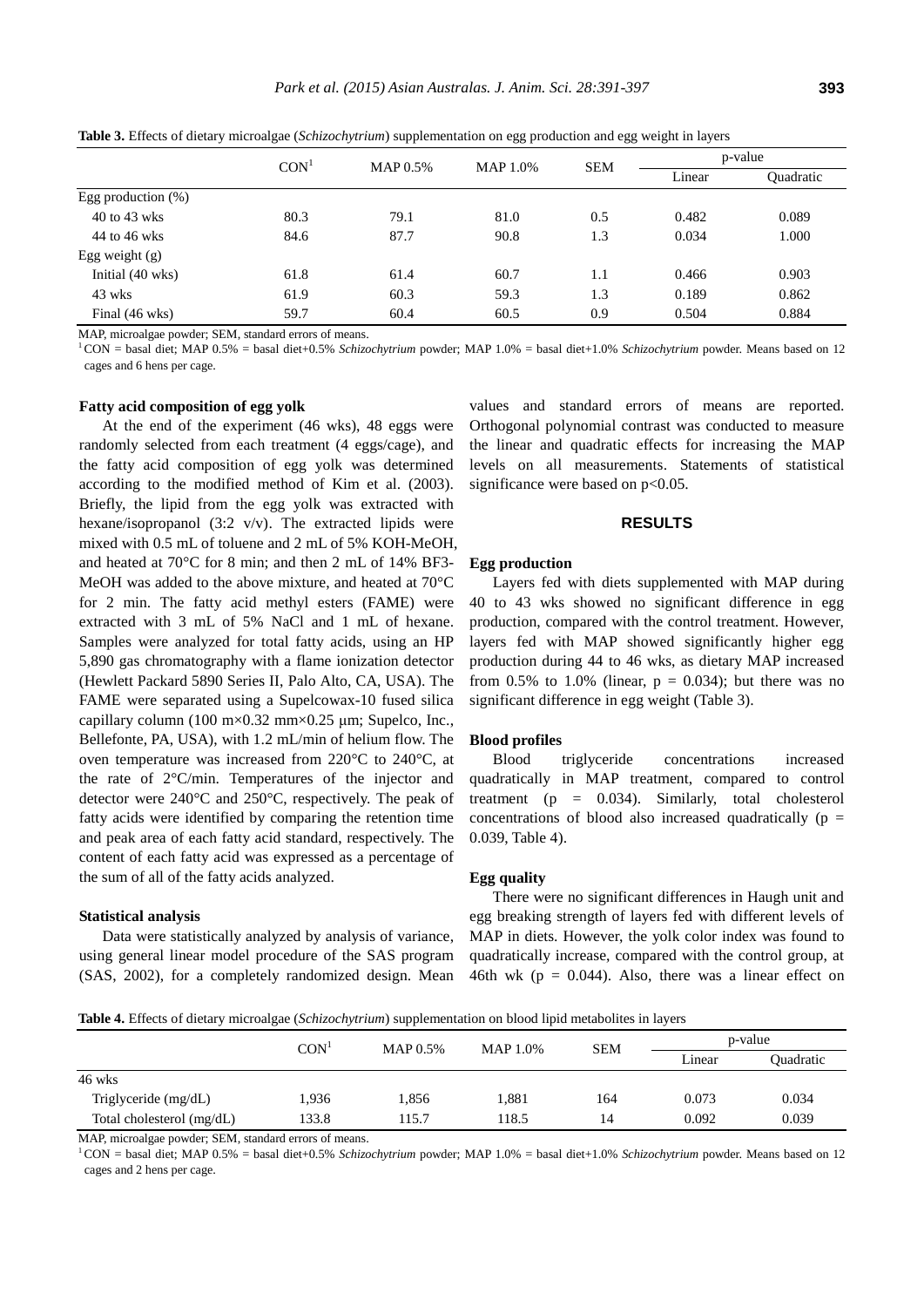|                                     | CON <sup>1</sup> | <b>MAP 0.5%</b> | MAP 1.0 %    | <b>SEM</b> | p-value |                  |
|-------------------------------------|------------------|-----------------|--------------|------------|---------|------------------|
|                                     |                  |                 |              |            | Linear  | <b>Quadratic</b> |
| Haugh unit                          |                  |                 |              |            |         |                  |
| Initial (40 wks)                    | 90.7             | 89.5            | 91.8         | 0.83       | 0.366   | 0.101            |
| 43 wks                              | 91.4             | 91.5            | 91.6         | 0.99       | 0.768   | 0.448            |
| Final (46wks)                       | 91.6             | 92.5            | 93.1<br>0.84 |            | 0.279   | 0.619            |
| Yolk color                          |                  |                 |              |            |         |                  |
| Initial (40 wks)                    | 7.9              | 7.6             | 8.1          | 0.22       | 0.427   | 0.159            |
| 43 wks                              | 8.9              | 8.8             | 8.8          | 0.12       | 0.430   | 0.647            |
| Final (46wks)                       | 8.7              | 9.0             | 8.8          | 0.10       | 0.370   | 0.044            |
| Eggshell strength $\frac{kg}{cm^2}$ |                  |                 |              |            |         |                  |
| Initial (40 wks)                    | 4.57             | 4.46            | 4.53         | 0.10       | 0.946   | 0.529            |
| 43 wks                              | 4.30             | 4.30            | 4.42         | 0.10       | 0.739   | 0.733            |
| Final (46wks)                       | 4.23             | 4.21            | 4.20         | 0.16       | 0.874   | 0.981            |
| Eggshell thickness $(\mu m)$        |                  |                 |              |            |         |                  |
| Initial (40 wks)                    | 397              | 404             | 404          | 0.40       | 0.243   | 0.549            |
| 43 wks                              | 382              | 379             | 384          | 0.56       | 0.855   | 0.606            |
| Final (46wks)                       | 367              | 379             | 385          | 0.40       | 0.003   | 0.580            |

**Table 5.** Effects of dietary microalgae (*Schizochytrium*) supplementation on egg quality

MAP, microalgae powder; SEM, standard errors of means.

<sup>1</sup>CON = basal diet; MAP 0.5% = basal diet+0.5% *Schizochytrium* powder; MAP 1.0% = basal diet+1.0% *Schizochytrium* powder. Means based on 12 cages and 4 eggs per cage.

eggshell thickness, as dietary levels of MAP increased at 46th wk ( $p = 0.003$ , Table 5).

#### **Egg yolk fatty acid**

The fatty acid composition of egg yolk is shown in Table 6. Palmitic acid (C16:0), DHA (C22:6n-3) and saturated fatty acid (SFA) compositions increased linearly, in layers fed with MAP ( $p = 0.044$ ,  $p = 0.010$ , and  $p = 0.011$ , respectively). The eicosapentaenoic acid (EPA; C20:5n-3) composition was also found to be higher in 0.5% MAP treatment, than in CON and 1.0% MAP treatments; and it

had quadratic ( $p = 0.008$ ) effect. Linoleic acid (C18:2n-6), n-6 fatty acid, unsaturated fatty acid (USFA) composition and USFA/SFA ratio decreased in layers fed with MPA (linear,  $p = 0.013$ ,  $p = 0.013$ ,  $p = 0.002$ , and  $p = 0.005$ ). In addition, n-6/n-3 fatty acid ratio also decreased as dietary levels of MAP increased, and it had a linear ( $p = 0.023$ ) effect.

## **DISCUSSION**

Some species of the genus *Thraustochytrium*, such as

**Table 6.** Effects of dietary microalgae (*Schizochytrium*) supplementation on fatty acid composition of egg yolk

|                                           | CON <sup>1</sup> | <b>MAP 0.5%</b> | <b>MAP 1.0%</b> | <b>SEM</b> | p-value |                  |
|-------------------------------------------|------------------|-----------------|-----------------|------------|---------|------------------|
|                                           |                  |                 |                 |            | Linear  | <b>Ouadratic</b> |
| Myristic acid $(C14:0)$ $(\%)$            | 0.41             | 0.44            | 0.44            | 0.03       | 0.420   | 0.771            |
| Palmitic acid $(C16:0)$ $(\%)$            | 27.06            | 26.56           | 29.02           | 0.48       | 0.044   | 0.065            |
| Palmitoleic acid (C16:1) (%)              | 2.82             | 2.97            | 2.84            | 0.23       | 0.969   | 0.650            |
| Stearic acid $(C18:0)$ $(\%)$             | 8.77             | 9.44            | 9.45            | 0.29       | 0.145   | 0.363            |
| Oleic acid $(C18:1n-9)$ $(\%)$            | 44.26            | 45.03           | 43.98           | 0.56       | 0.747   | 0.261            |
| Linoleic acid $(C18:2n-6)$ $(\%)$         | 12.02            | 10.97           | 8.83            | 0.53       | 0.013   | 0.446            |
| Eicosapentaenoic acid $(C20:5n-3)$ $(\%)$ | 0.09             | 0.11            | 0.09            | 0.01       | 1.000   | 0.008            |
| Docosahexaenoic acid $(C22:6n-3)$ $(\%)$  | 0.70             | 0.75            | 0.88            | 0.03       | 0.010   | 0.297            |
| $n-6$ fatty acid $(\%)$                   | 12.16            | 11.15           | 8.95            | 0.53       | 0.013   | 0.416            |
| $n-3$ fatty acid $(\%)$                   | 1.07             | 1.36            | 1.47            | 0.14       | 0.119   | 0.622            |
| $n-6/n-3$ fatty acid ratio                | 11.36            | 8.20            | 6.08            | 1.12       | 0.023   | 0.548            |
| Saturated fatty acid (SFA, %)             | 36.26            | 36.53           | 38.97           | 0.43       | 0.011   | 0.107            |
| Unsaturated fatty acid (USFA, %)          | 58.40            | 57.98           | 55.73           | 0.26       | 0.002   | 0.047            |
| <b>USFA/SFA</b>                           | 1.61             | 1.59            | 1.43            | 0.02       | 0.005   | 0.063            |

MAP, microalgae powder; SEM, standard errors of means.

<sup>1</sup>CON = basal diet; MAP 0.5% = basal diet+0.5% *Schizochytrium* powder; MAP 1.0% = basal diet+1.0% *Schizochytrium* powder. Means based on 12 cages and 4 eggs per cage.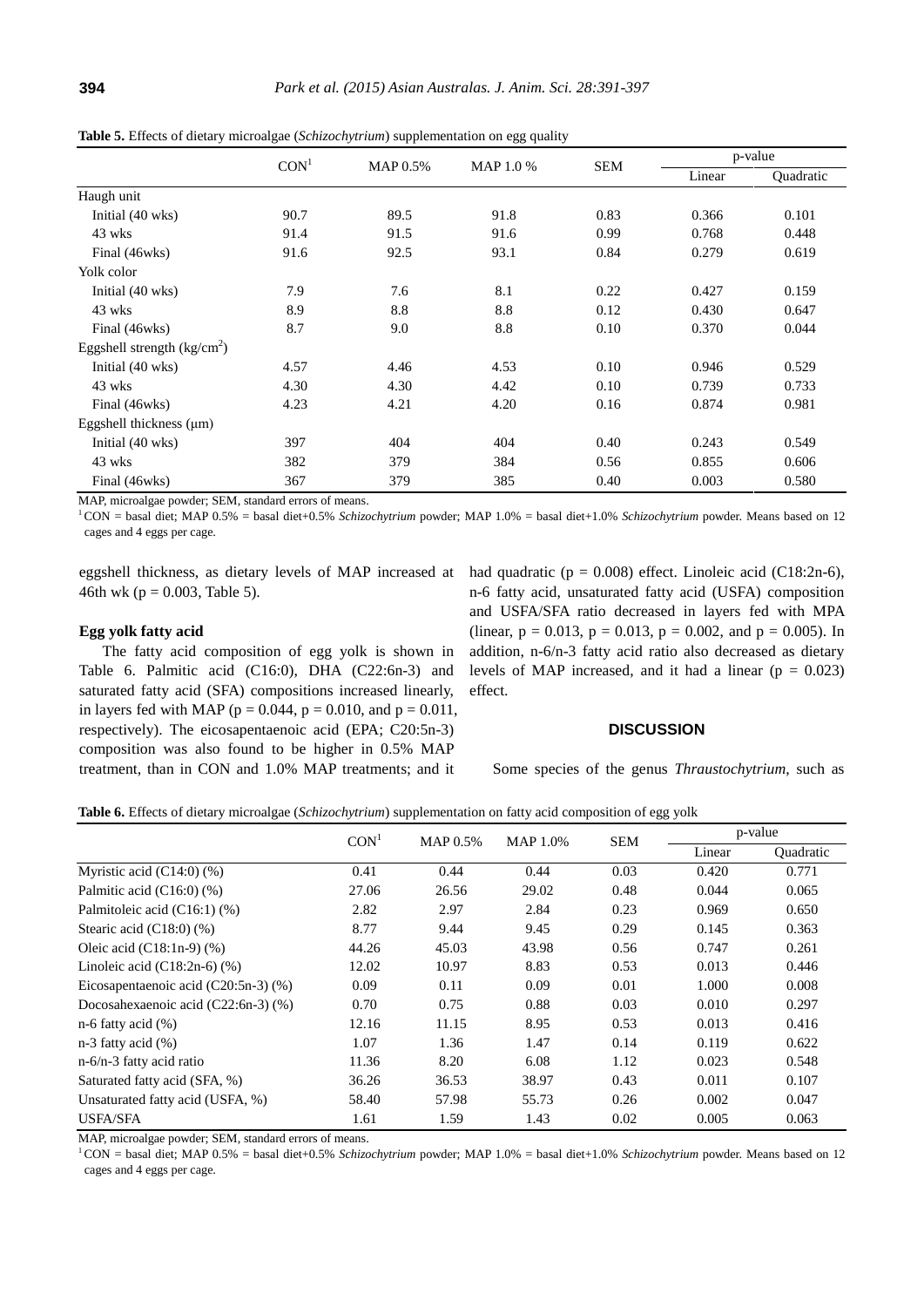*Schizochytrium*, are known to contain large amounts of DHA in their cytoplasm, and have been used as alternative sources for commercial DHA production. In the present study, we confirmed that *Schizochytrium* contains a high DHA concentration of about 37.6% of total fatty acids (Table 2). We hypothesized that the supplementation of MAP containing high DHA level to layer diets would result in positive effects on blood lipid metabolites and egg yolk fatty acid composition.

The addition of 0.5% and 1.0% MAP resulted in dosedependent changes of egg production (44 to 46 wks); but did not significantly affect egg weight. It is well documented that dietary sources of n-3 polyunsaturated fatty acids, such as fish oil, linseed oil and canola oil, have no effect on egg production in layers (Hargis et al., 1991; Mazalli et al., 2004). The results of research on layer's performance responses to dietary microalgae supplementation is inconsistent. Zheng et al. (2012) reported that inclusion of microalgae (*Chlorell vulgaris*) in the laying hen feed had positive effects on egg production. However, Lemahieu et al. (2013) found that egg production was not significantly affected by supplementation of omega-3 rich microalgae (*Phaeodactylum tricornutum*, *Nannochloropsis oculata*, *Isochrysis galbana*, or *Chlorella fusca*) to the layers. Since there is currently a lack of useful information regarding the use of microalgae *Schizochytrium* in layers, our study may not be able to completely explain its improvement of egg production. However, microalgae are generally known to contain many essential amino acids, carotenoids, vitamins, minerals, and USFA; and have received much attention as a potential natural antioxidant. In addition, feeding microalgae (*Chlorella vulgaris*) to layers also results in increased beneficial microbial diversity in the crop and ceca (Janczyk et al., 2009). Therefore, these nutritional factors and change in the intestinal microbial community seem to be involved in some of the metabolism related to egg production. The findings of our current study imply that MAP from *Schizochytrium* in the diet may have an improving effect on layer performance; though no significant differences were seen in egg weights between the MAP groups and control.

In the present study, reduced serum levels of triglycerides and cholesterol were observed in layers fed with MAP in the diet. The underlying mechanism in relation to lipid metabolism was unclear, and the active ingredients responsible for the activity have not been identified. However, DHA from fish oil and microalgal sources has been found to have beneficial effect on risk factors for cardiovascular disease, including reductions in blood triglyceride levels and in the triglyceride: HDL-cholesterol ratio, as well as shifts towards moderate elevations in HDLcholesterol levels (Holub, 2009). In a recent study, Chen et al. (2011) suggested the possibility that DHA from a microalgal source can inhibit 3-hydroxy-3-methylglutarylcoenzyme A (HMG-CoA) reductase activity, which reduces cholesterol synthesis, and therefore lowers the plasma cholesterol level. The HMG-CoA reductase is a ratelimiting enzyme in cholesterol biosynthesis; and its inhibition can lead to reduction in plasma cholesterol. In addition, numerous studies indicate that dietary fish oil lowers the level of total cholesterol, low-density lipoprotein and triglycerides. Also, the other probable cause is that decreased levels of blood triglyceride and cholesterol found in MAP groups may be associated with polysaccharides in microalgae. Marine algae contains large quantities of soluble and insoluble dietary fibers (Lahaye and Jegou, 1993), which have been reported as successfully reducing blood lipids (Ara et al., 2002; Werman et al., 2003). Therefore, decreased blood triglyceride and total cholesterol concentration in this study were due to the inclusion of dietary MAP, related to the DHA or polysaccharides content in MAP.

Herber and Van Elswyk (1998) indicated that eggs from hens fed with n-3 fatty acid enriched marine microalgae had significantly increased yolk redness values, as compared with controls. Enhancement of yolk redness values most likely reflects the deposition of marine microalgae carotenoids. Some microalgae ingredients used for egg enrichment with polyunsaturated n-3 fatty acids are natural sources of carotenoids, and their use in layer diets increases the yolk color index. Actually, *Schizochytrium* algae used in this study had a yellow-dark orange color, although we did not measure the pigments in MAP. Aki et al. (2003) reported high levels of β-carotene and xanthophylls, including canthaxanthin and astaxanthin, in *Schizochytrium*; and Kotrbacek et al. (2013) confirmed that carotenoids are efficiently deposited in egg yolk, when added to poultry diets. Therefore, addition of MAP into layer diet efficiently increased yolk color, which gives an opportunity for egg yolk pigmentation. Our study also showed that supplementation of MAP had a beneficial effect on the eggshell thickness. However, until now there was no scientific evidence to support the fact that microalgae can affect the eggshell thickness. In general, marine algae are rich natural sources of trace minerals. We presume that our findings were related to organic minerals contained in MAP influencing the eggshell thickness. The use of microalgae in mineral metabolism in layer needs further investigation

In the present study, n-3 fatty acid concentrations in eggs were found to be significantly increased by MAP supplementation. Considering that MAP contains high DHA, and dietary fat is directly reflected in the fatty acid profiles of egg, the rise in n-3 fatty acid levels is easily understood. Oleaginous marine microorganism such as *Schizochytrium*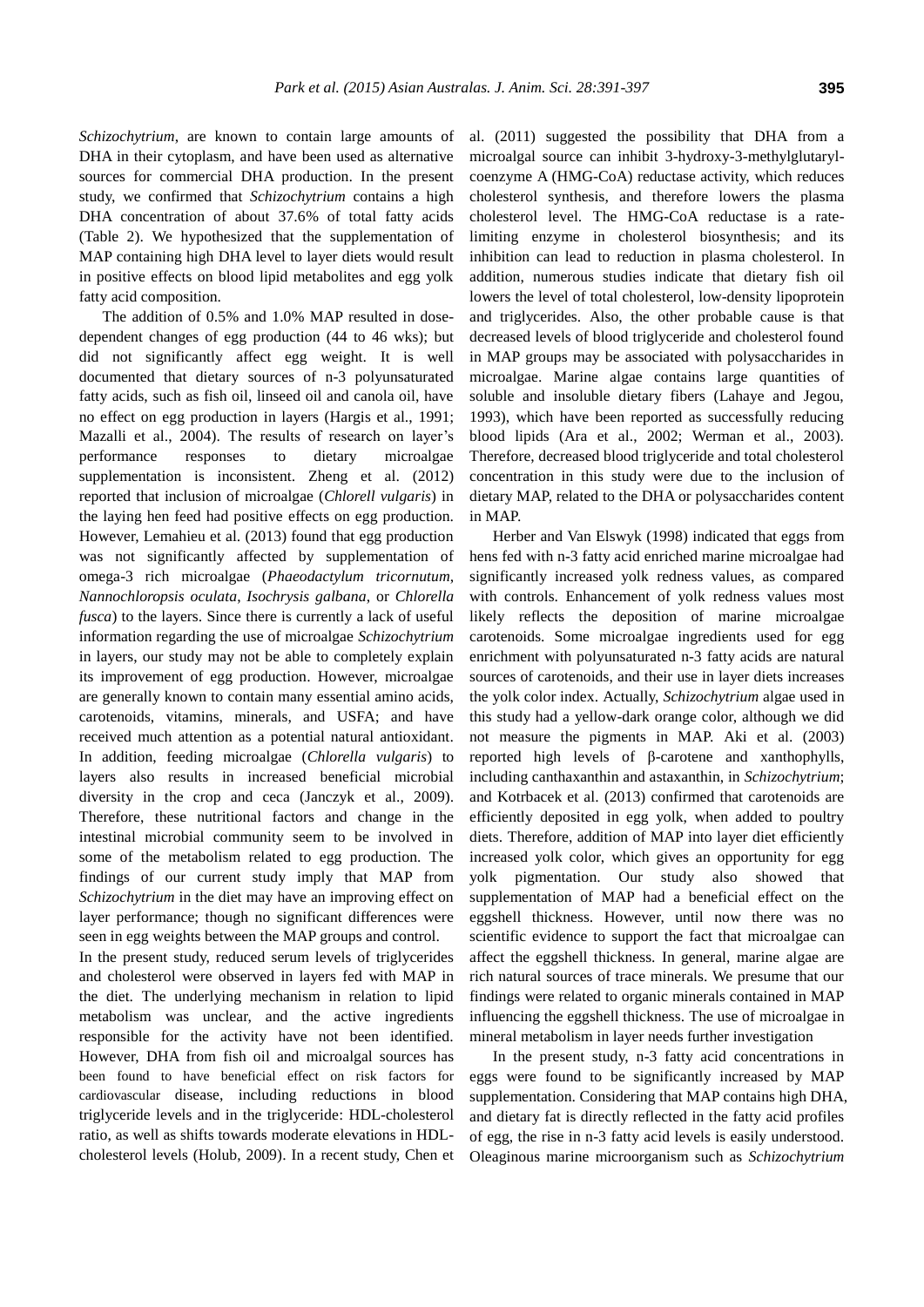has recently become available as a source of fish oils, for various functional food fortifications. Therefore, some of the strains, including *Schizochytrium*, have been mainly used as poultry feed additives to produce omega 3-enriched eggs (Chin et al., 2006; Lemahieu et al., 2013). Similar to previous reports, MAP leads to increased total DHA in the eggs. Polyunsaturated fatty acids intake including n-3 and n-6 fatty acids, has beneficial effects on both animal and consumer health. However, some limited studies imply that excessive intake of n-6 relative to n-3 fatty acids was associated with an increased in cardiovascular heart disease or inflammatory diseases (Simopoulos, 2003; Hibbeln et al., 2006). Since consuming a higher amount of n-6 fatty acids has been closely associated with negative health impact, attempts have been made to manipulate the fatty acid profile in human diet, using several fat sources (Huang et al., 1990; Shin et al., 2011). Dietary n-6 fatty acid ratio, relative to n-3 fatty acid, was recommended to be decreased, for ideal nutritive value in humans (Gerster, 1998); but it was lower in our study, in both the 0.5% MAP and 1.0% MAP groups (8.20 and 6.08, respectively). On the other hand, control group showeda higher value (11.36) than these groups. It can thus be proposed that MAP fed to layers is a feeding practice that is able to decrease the n-6 to n-3 fatty acid ratio in their eggs. Total SFA significantly increased in a linear manner in egg yolks of layers fed with MAP diets. An increase in proportion of SFA seems mainly to be associated with higher n-6 fatty acids and lower C16:0.

In conclusion, supplementation of MAP in the diet of layers had a beneficial effect on egg production, egg weight, yolk color and blood lipid profiles of layers, in comparison with the control group. In addition, MAP could enhance the DHA and EPA concentrations in eggs, and decrease n-6 fatty acid or n-6/n-3 fatty acid ratio.

## **ACKNOWLEDGMENTS**

The present research was conducted by the research fund of Dankook University in 2014.

#### **REFERENCES**

- Aki, T., K. Hachida, M. Yoshinaga, Y. Katai, T. Yamasaki, S. Kawamoto, T. Kakizono, T. Yamaoka, S. Shigeta, O. Suzuki, and K. Ono. 2003. [Thraustochytrid as a potential source of](http://link.springer.com/article/10.1007/s11746-003-0773-2)  [carotenoids.](http://link.springer.com/article/10.1007/s11746-003-0773-2) J. Am. Oil. Chem. Soc. 80:789-794.
- Ara, J., V. Sultana, R. Qasim, and V. U. Ahmad. 2002. [Hypolipidaemic activity of seaweed from Karachi coast.](http://onlinelibrary.wiley.com/doi/10.1002/ptr.909/abstract)  Phytother. Res.16:479-483.
- Becker, W. 2004. Microalgae in human and animal nutrition. In Handbook of Microalgal Culture: Biotechnology and Applied Phycology (Ed. A. Richmond). Blackwell, Oxford, UK. pp. 312-351.
- Chen, J., Y. Jiang, K. Y. Ma, F. Chen, and Z. Y. Chen. 2011. [Microalga decreases plasma cholesterol by down-regulation of](http://pubs.acs.org/doi/abs/10.1021/jf200757h)  [intestinal NPC1L1, hepatic LDL receptor, and HMG-CoA](http://pubs.acs.org/doi/abs/10.1021/jf200757h)  [reductase.](http://pubs.acs.org/doi/abs/10.1021/jf200757h) J. Agric. Food Chem. 59:6790-6797.
- Chin, H. J., T. F. Shen, H. P. Su, and S. T. Ding. 2006. *Schizochytrium limacinum* [SR-21 as a source of](http://www.publish.csiro.au/paper/AR05099)  [docosahexaenoic acid: optimal growth and use as a dietary](http://www.publish.csiro.au/paper/AR05099)  [supplement for laying hens.](http://www.publish.csiro.au/paper/AR05099) Aust. J. Agric. Res. 57:13-20.
- Dvir, I., A. H. Stark, R. Chayoth, Z. Madar, and S. M. Arad. 2009. [Hypocholesterolemic effects of nutraceuticals produced from](http://www.mdpi.com/2072-6643/1/2/156)  [the red microalga](http://www.mdpi.com/2072-6643/1/2/156) *Porphyridium* sp. in rats. Nutrients 1:156- 167.
- Gatrell, S., K. Lum, J. Kim, and X. G. Lei. 2014. [Nonruminant](http://www.journalofanimalscience.org/content/92/4/1306.short)  [Nutrition Symposium: Potential of defatted microalgae from](http://www.journalofanimalscience.org/content/92/4/1306.short)  [the biofuel industry as an ingredient to replace corn and](http://www.journalofanimalscience.org/content/92/4/1306.short)  [soybean meal in swine and poultry diets.](http://www.journalofanimalscience.org/content/92/4/1306.short) J. Anim. Sci. 92:1306-1314.
- Gerster, H. 1998. [Can adults adequately convert alpha-linolenic](http://www.ncbi.nlm.nih.gov/pubmed/9637947)  [acid \(18:3n-3\) to eicosapentaenoic acid \(20:5n-3\) and](http://www.ncbi.nlm.nih.gov/pubmed/9637947)  [docosahexaenoic acid \(22:6n-3\)?](http://www.ncbi.nlm.nih.gov/pubmed/9637947) Int. J. Vitam. Nutr. Res. 68:159-173.
- Hargis, P. S., M. E. Van Elswyk, and B. M. Hargis. 1991. [Dietary](http://ps.oxfordjournals.org/content/70/4/874.short)  [modification of yolk lipid with menhaden oil.](http://ps.oxfordjournals.org/content/70/4/874.short) Poult. Sci. 70:874-883.
- Hata, Y., K. Nakajima, J. Uchida, H. Hidaka, and T. Nakano. 2002. [Clinical effects of brown seaweed](https://www.jstage.jst.go.jp/article/jcbn1986/30/0/30_0_43/_article) *Undaria pinnatifida*  [\(wakame\) on blood pressure in hypertensive subjects.](https://www.jstage.jst.go.jp/article/jcbn1986/30/0/30_0_43/_article) J. Clin. Biochem. Nutr. 30:43-53.
- Herber, S. M. and M. E. Van Elswyk. 1996. [Dietary marine algae](http://ps.oxfordjournals.org/content/75/12/1501.short)  promotes efficient [deposition of n-3 fatty acids for the](http://ps.oxfordjournals.org/content/75/12/1501.short)  [production of enriched shell eggs.](http://ps.oxfordjournals.org/content/75/12/1501.short) Poult. Sci. 75:1501-1507.
- Herber, S. M. and M. E. Van Elswyk. 1998. [Dietary marine algae](http://ps.oxfordjournals.org/content/77/3/493.short)  maintains egg [consumer acceptability while enhancing yolk](http://ps.oxfordjournals.org/content/77/3/493.short)  [color.](http://ps.oxfordjournals.org/content/77/3/493.short) Poult. Sci. 77:493-496.
- Hibbeln, J. R., L. R. G. Nieminen, T. L. Blasbalg, J. A. Riggs, and W. E. M. Lands. 2006. Healthy intakes [of n-3 and n-6 fatty](http://ajcn.nutrition.org/content/83/6/S1483.short)  [acids: Estimations considering worldwide diversity.](http://ajcn.nutrition.org/content/83/6/S1483.short) Am. J. Clin. Nutr. 83:1483S-1493S.
- Hirahashi, T., M. Matsumoto, K. Hazeki, Y. Saeki, M. Ui, and T. Seya. 2002. [Activation of the human innate immune system by](http://www.sciencedirect.com/science/article/pii/S1567576901001667)  *Spirulina*: [augmentation of interferon production and NK](http://www.sciencedirect.com/science/article/pii/S1567576901001667)  cytotoxicity by [oral administration of hot water extract of](http://www.sciencedirect.com/science/article/pii/S1567576901001667)  *[Spirulina platensis](http://www.sciencedirect.com/science/article/pii/S1567576901001667)*. Int. Immunopharmacol. 2:423-434.
- Holub, B. J. 2009. [Docosahexaenoic acid \(DHA\) and](http://www.sciencedirect.com/science/article/pii/S095232780900091X)  [cardiovascular disease risk factors.](http://www.sciencedirect.com/science/article/pii/S095232780900091X) Prostaglandins Leukot. Essent. Fatty Acids 81:199-204.
- Huang, Z. B., R. G. Ackman, W. M. N. Ratnayake, and F. G. Proudfoot. 1990. Effect of dietary fish oil on n-3 fatty acid levels in chicken eggs and thigh flesh. J. Agric. Food Chem. 38:743-747.
- Janczyk, P., B. Halle, and B. Souffrant. 2009. [Microbial](http://ps.oxfordjournals.org/content/88/11/2324.short)  [community composition of the crop and ceca contents of](http://ps.oxfordjournals.org/content/88/11/2324.short)  [laying hens fed diets supplemented with](http://ps.oxfordjournals.org/content/88/11/2324.short) *Chlorella vulgaris*. Poult. Sci. 88:2324-2332.
- Jimenez-Escrig, A., I. Jimenez-Jimenez, R. Pulido, and F. Saura-Calixto. 2001. [Antioxidant activity of fresh and processed](http://onlinelibrary.wiley.com/doi/10.1002/jsfa.842/abstract?deniedAccessCustomisedMessage=&userIsAuthenticated=false)  [edible seaweeds.](http://onlinelibrary.wiley.com/doi/10.1002/jsfa.842/abstract?deniedAccessCustomisedMessage=&userIsAuthenticated=false) J. Sci. Food Agric. 81:530-534.
- Kim, Y. J., K. W. Lee, S. Lee, H. Kim, and H. J. Lee. 2003. [The](http://onlinelibrary.wiley.com/doi/10.1111/j.1365-2621.2003.tb06999.x/abstract)